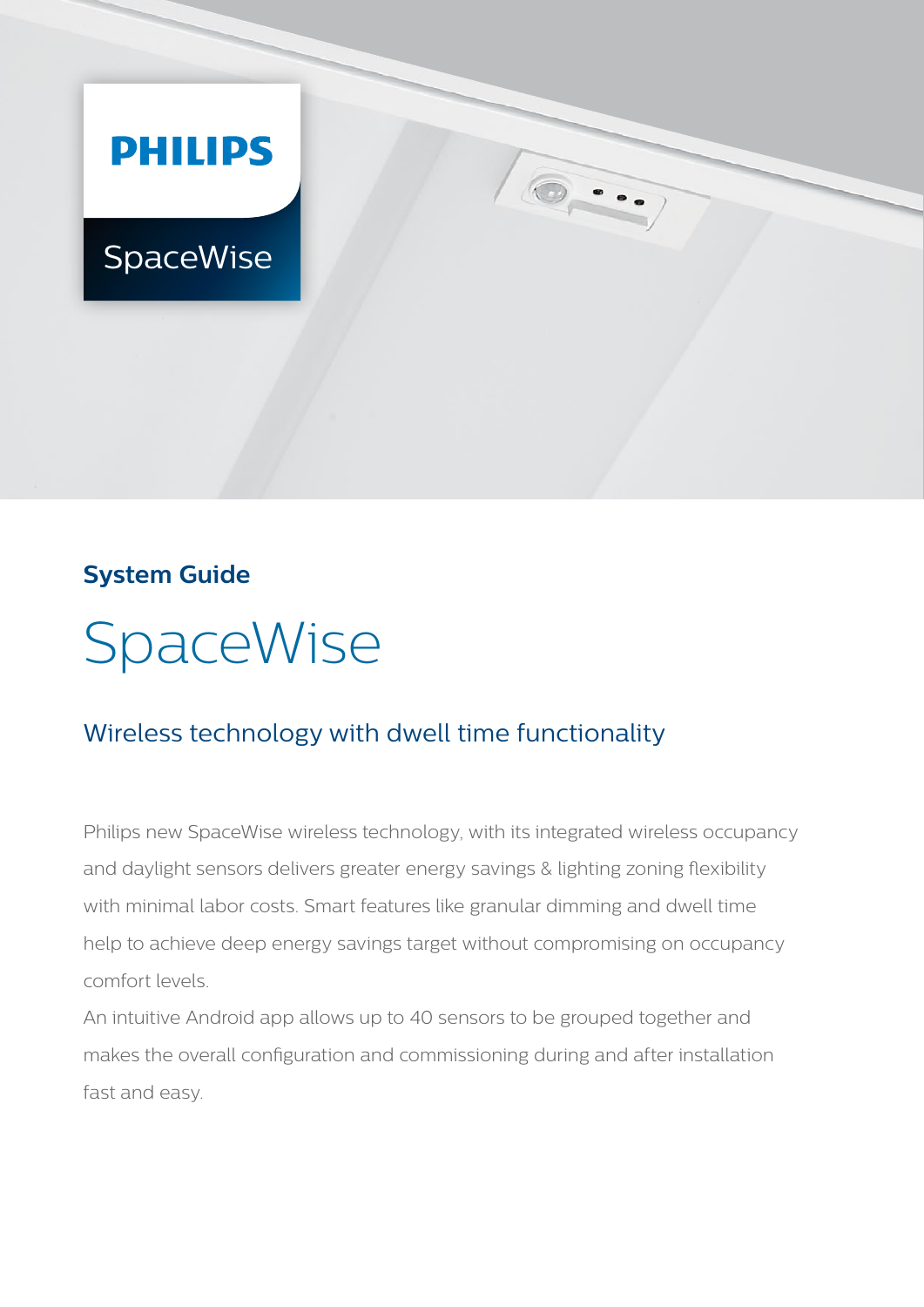# **Table of Contents**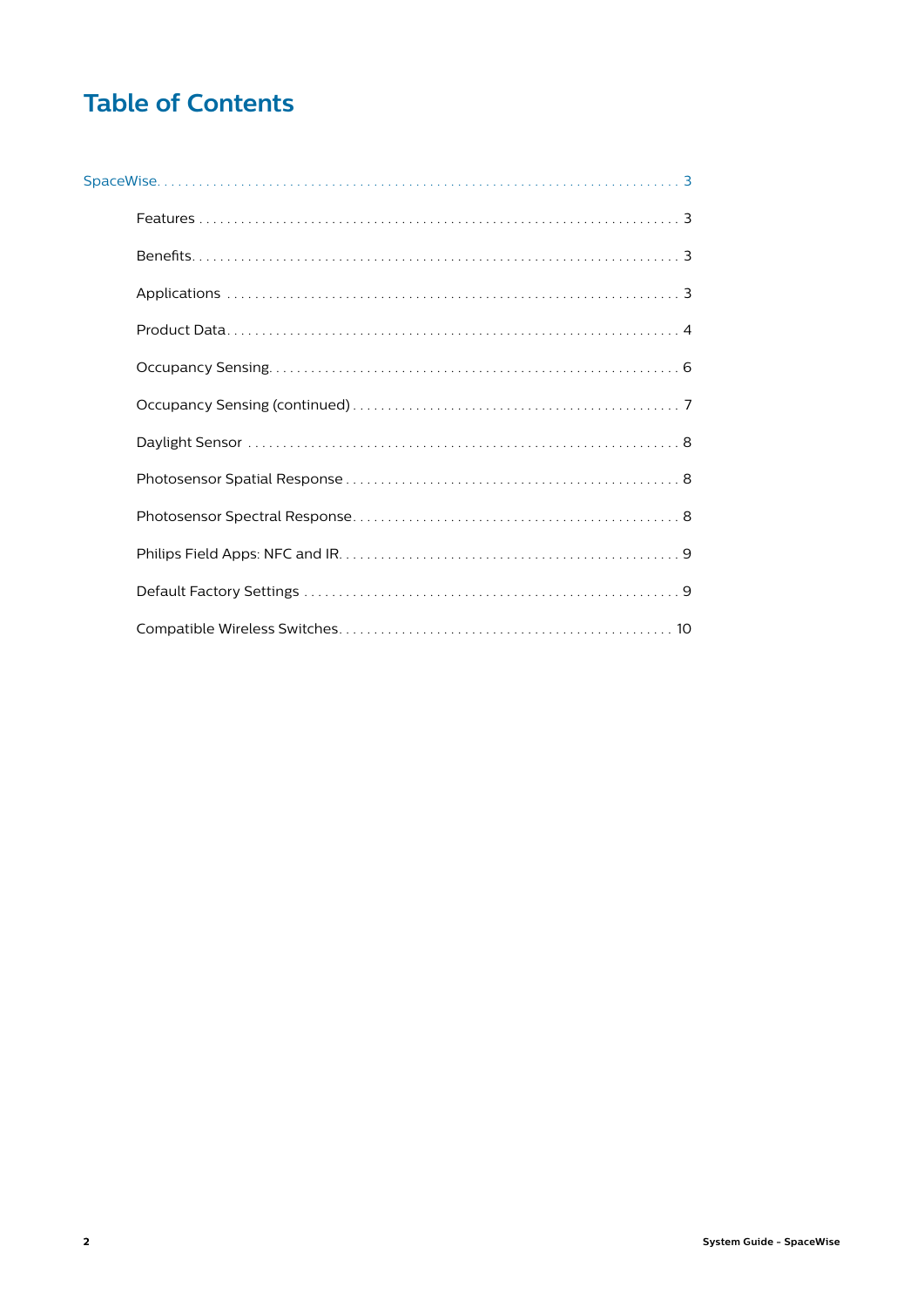## <span id="page-2-0"></span>**SpaceWise**

## **Features**

- Occupancy sensing, daylight harvesting and task tuning in one device
- Granular dimming (occupancy sharing)
- **• Dwell time**
- Scene setting
- Configuration of sensor parameters if desired prevents unnecessary light changes in the open area and therefore improves the comfort level in the area – using NFC or IR via intuitive Androidbased Philips field apps
- Quick task tuning in the field to optimize light and power levels
- Enables auto-off/manual-on and auto-off/partialon application
- DLC qualified: Listed on the QPL for Networked Lighting Controls

## **Benefits**

- Installation savings integrated wireless controls with no external components
- Minimal startup and configuration expertise savings on labor time & effort
- Deep energy savings & code compliance strategies
- Faster ROI with attractive payback periods (varies depending on luminiare choices)

## **Applications**

- Conference rooms
- Individual offices
- Open offices
- Classrooms
- Storage and break areas
- Restrooms
- Lobbies
- Stairways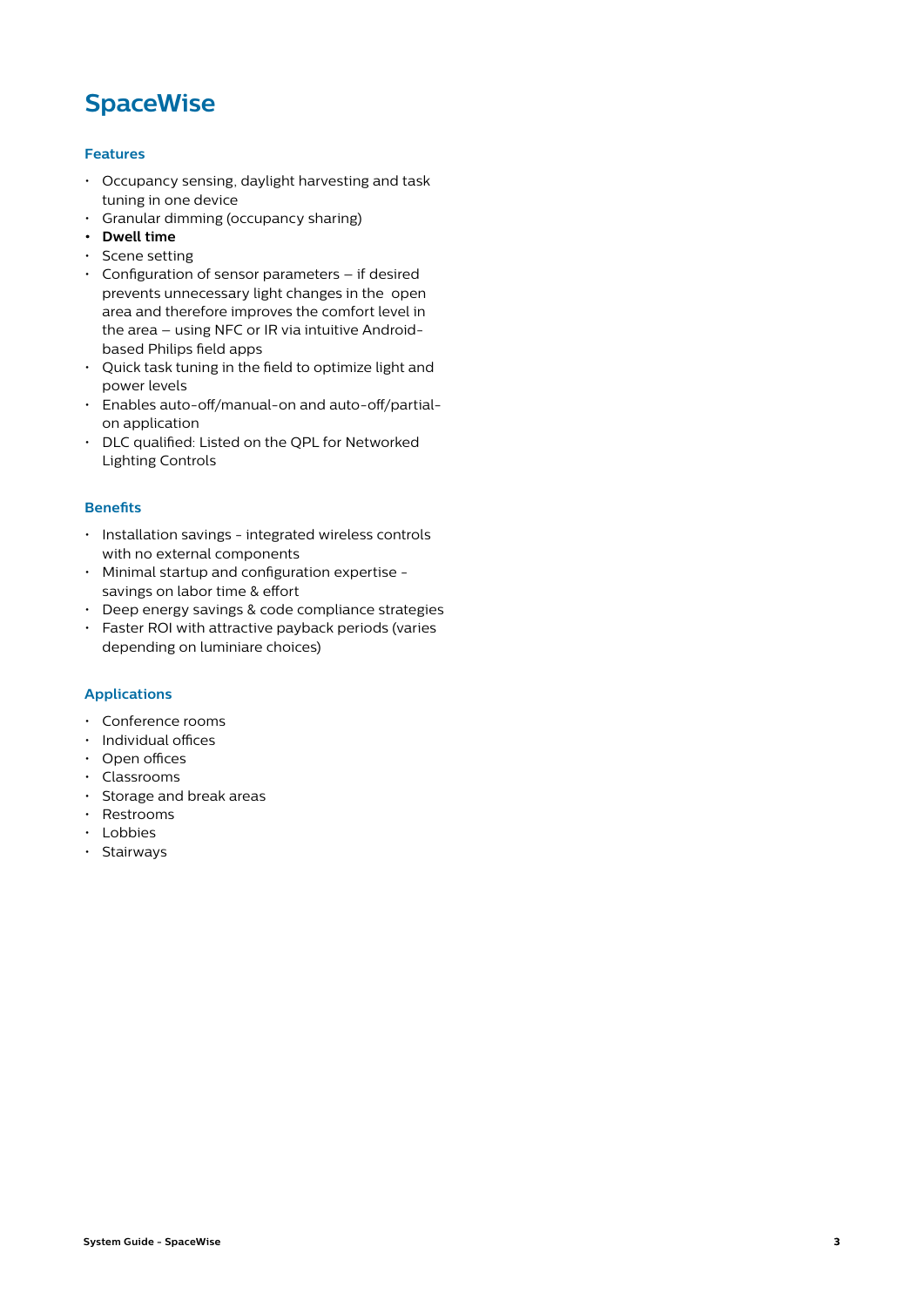### <span id="page-3-0"></span>**Product Data**

All specifications are typical and at 25 °C Tcase unless otherwise specified.

## Electrical Information Input Voltage **Powered by SR driver low-voltage interface** Current Consumption 13 mA Nominal Power Consumption 200 mW Standby Power **Example 2** and the standby power  $\leq 1$  W on luminaire level, including driver standby power Occupancy Sensing Type **Passive infrared (PIR)** Enable/Disable Default enabled  $\cdots$ Occupancy Mode Auto-on/off, Manual-on/off, Manual-on/auto-off; Red LED indicates occupancy detected

|                                          | occupancy detected                                       |  |  |
|------------------------------------------|----------------------------------------------------------|--|--|
| Group Occupancy Sharing                  | Enabled/disabled (default enabled)                       |  |  |
| Group Lighting Behavior                  | Background level, task level                             |  |  |
| Eco-On Level                             | 5 to 100%                                                |  |  |
| Hold Time                                | 0.5 to 60 minutes                                        |  |  |
| <b>Viewing Angle</b>                     | $X = 72^\circ$ , Y = 86 $^\circ$ (see detection pattern) |  |  |
| Dwell Time                               | Enabled/disabled (default enabled)                       |  |  |
| Background Light Level                   | 0 to 100%                                                |  |  |
| Prolong Time                             | O minutes to infinite                                    |  |  |
| <b>Grace Fading</b>                      | 0 to 25 seconds                                          |  |  |
| Response Time/Fading to Switch<br>On/Off | 0.7 seconds                                              |  |  |

#### Daylight Sensing

| Enable/Disable   | Default enabled                                       |
|------------------|-------------------------------------------------------|
| Auto-Calibration | Upon power-up                                         |
| Viewing Angle    | 40° (half value sensitivity); 2% cut-off point at 75° |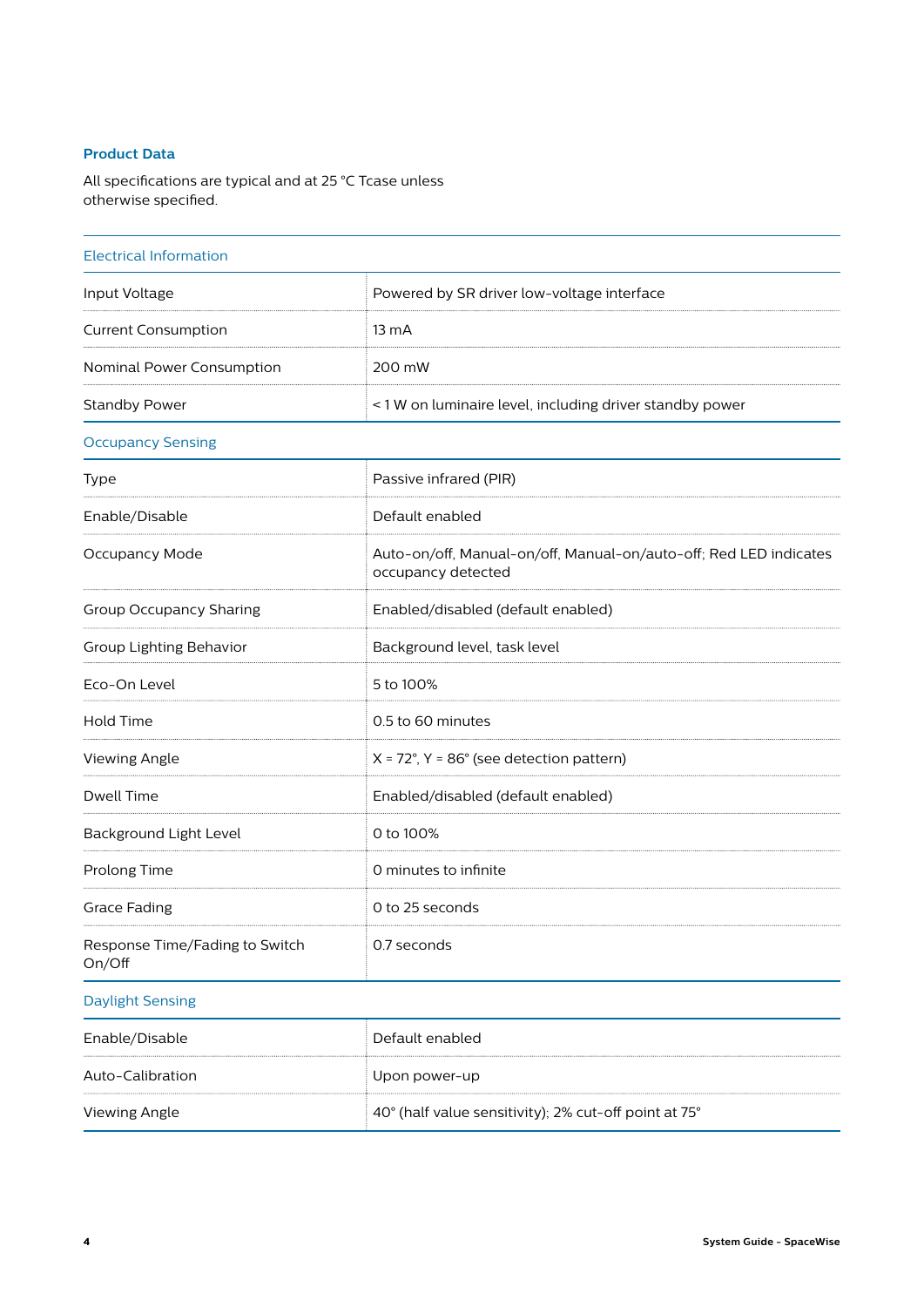| <b>Task Tuning</b>                      |                                                                                               |  |  |
|-----------------------------------------|-----------------------------------------------------------------------------------------------|--|--|
| <b>Full Light Setting</b>               | 0 to 100%                                                                                     |  |  |
| <b>Environment &amp; Approbation</b>    |                                                                                               |  |  |
| Operating Ambient Temperature Range     | $0 °C$ to 55 $°C$                                                                             |  |  |
| <b>Operating Humidity</b>               | 0 to 95% non condensing                                                                       |  |  |
| Storage Temperature                     | $-25$ °C to 85 °C                                                                             |  |  |
| Storage Humidity                        | 0 to 95% non condensing                                                                       |  |  |
| Max Case Temperature (Tcase)            | 55 $^{\circ}$ C                                                                               |  |  |
| Digital Interface                       | Xitanium SR                                                                                   |  |  |
| Other                                   |                                                                                               |  |  |
| <b>LED Status Indicators</b>            | Red, Yellow. Yellow LED on: Vacancy & Sensor is functional;<br>Red LED on: Occupancy detected |  |  |
| Max. Distance Switch-to-First-Luminaire | 10 m line-of-sight                                                                            |  |  |
| Max. Distance Luminaire-to-Luminaire    | 12 m line-of-sight                                                                            |  |  |
| Switches per Group                      | 5 max.                                                                                        |  |  |
| <b>Field Configuration</b>              | via NFC or IR, parameters set via Philips field apps                                          |  |  |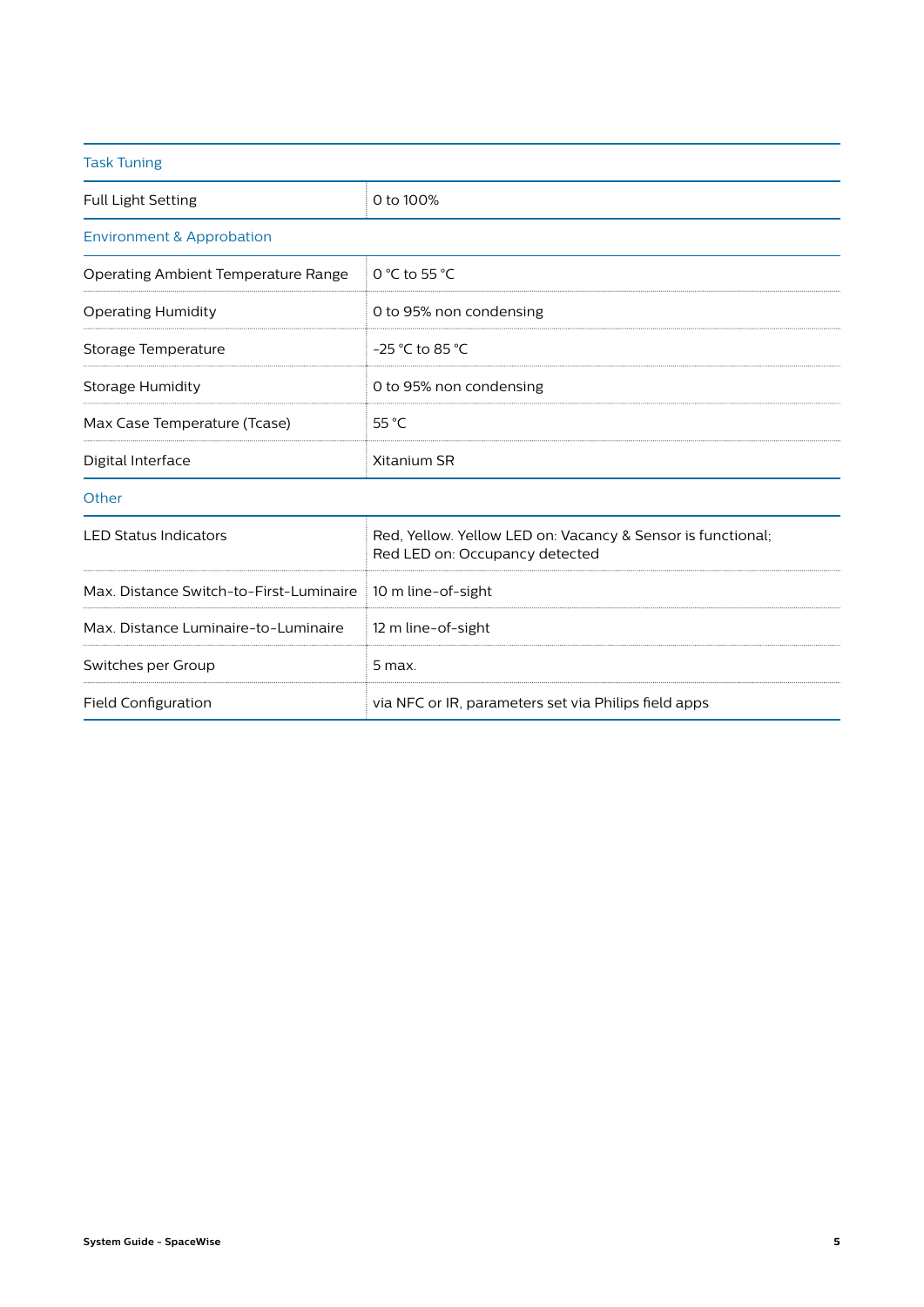## <span id="page-5-0"></span>**Occupancy Sensing**

The detection area for the movement sensor can be roughly divided into two parts:

- Minor movement Person moves  $\leq$  0.9 m/s ( $\leq$  3 ft/s).
- Major movement Person moves  $\geq 0.9$  m/s ( $\geq 3$  ft/s).





| <b>Minor Movement</b>                                           |    | <b>Major Movement</b> |                |  |
|-----------------------------------------------------------------|----|-----------------------|----------------|--|
| Υ1                                                              | Χ1 | Υ2                    | X <sub>2</sub> |  |
| 2.9 m (9.5 ft) 2.7 m (8.9 ft) 4.5 m (14.8 ft) 2.9 m (9.5 ft)    |    |                       |                |  |
| 3.6 m (11.8 ft) 3.4 m (11.2 ft) 5.4 m (17.7 ft) 3.6 m (11.8 ft) |    |                       |                |  |

## D **Note**

Longer dimension of detection area (Y1, Y2) is parallel to longer dimension of sensor.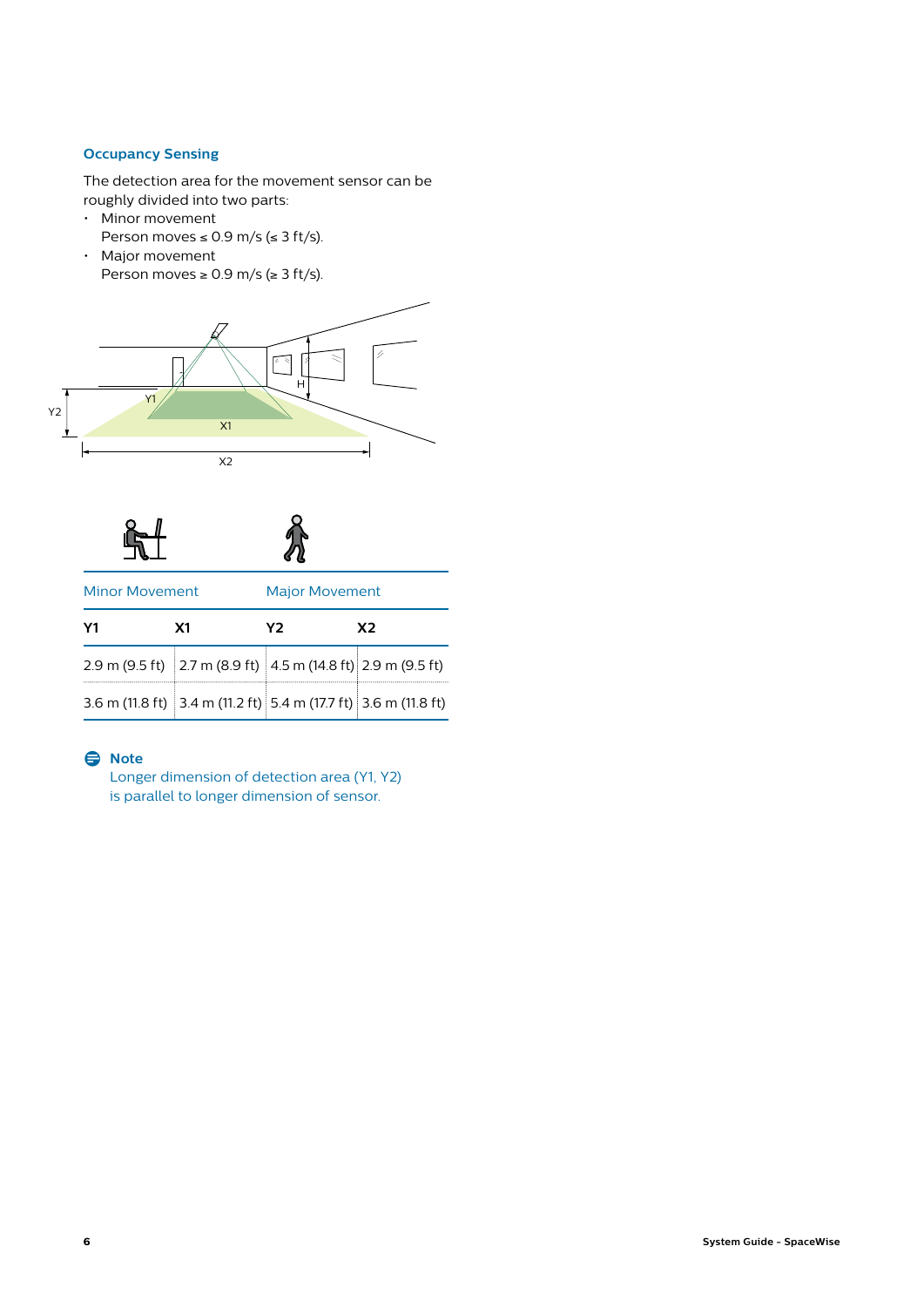## <span id="page-6-0"></span>**Occupancy Sensing (continued)**

Full-On Sequence (Dwell time disabled) Eco-On Level = Task Level



Partial-On Sequence with Dwell Time enabled Eco-On Level < Task Level



stayed for the configured "dwell time", lights would have been unaffected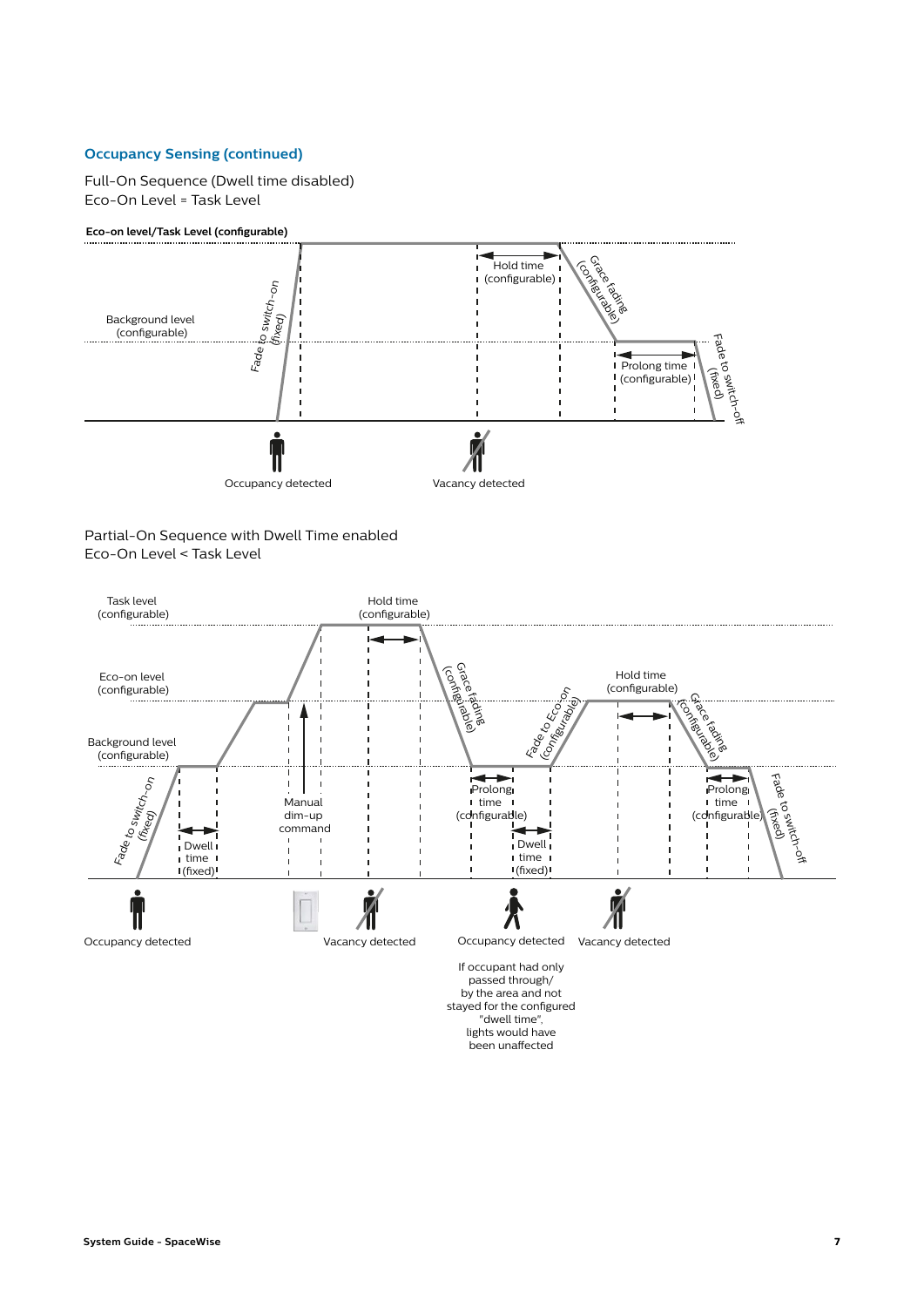#### <span id="page-7-0"></span>**Daylight Sensor**

The light sensor measures the total amount of light in a circular field of ≈80% of the PIR detection area. The following aspects should be observed during installation:

- Minimum distance from the window  $\geq 0.6$  m / 2.0 ft
- Prevent light reflections from outside entering the sensor (for example sunlight reflection on a car bonnet) as this will lead to incorrect light regulation

As a guideline the formula 0.72 x H can be used to calculate the minimum distance between the window and sensor whereby H is the height from the bottom of the window to the ceiling.

When daylight sensing is enabled, maximum task level lighting will be 95% of the luminaire labeled value. 100% of labeled value can be achieved via the wall switch.

#### **Photosensor Spatial Response**





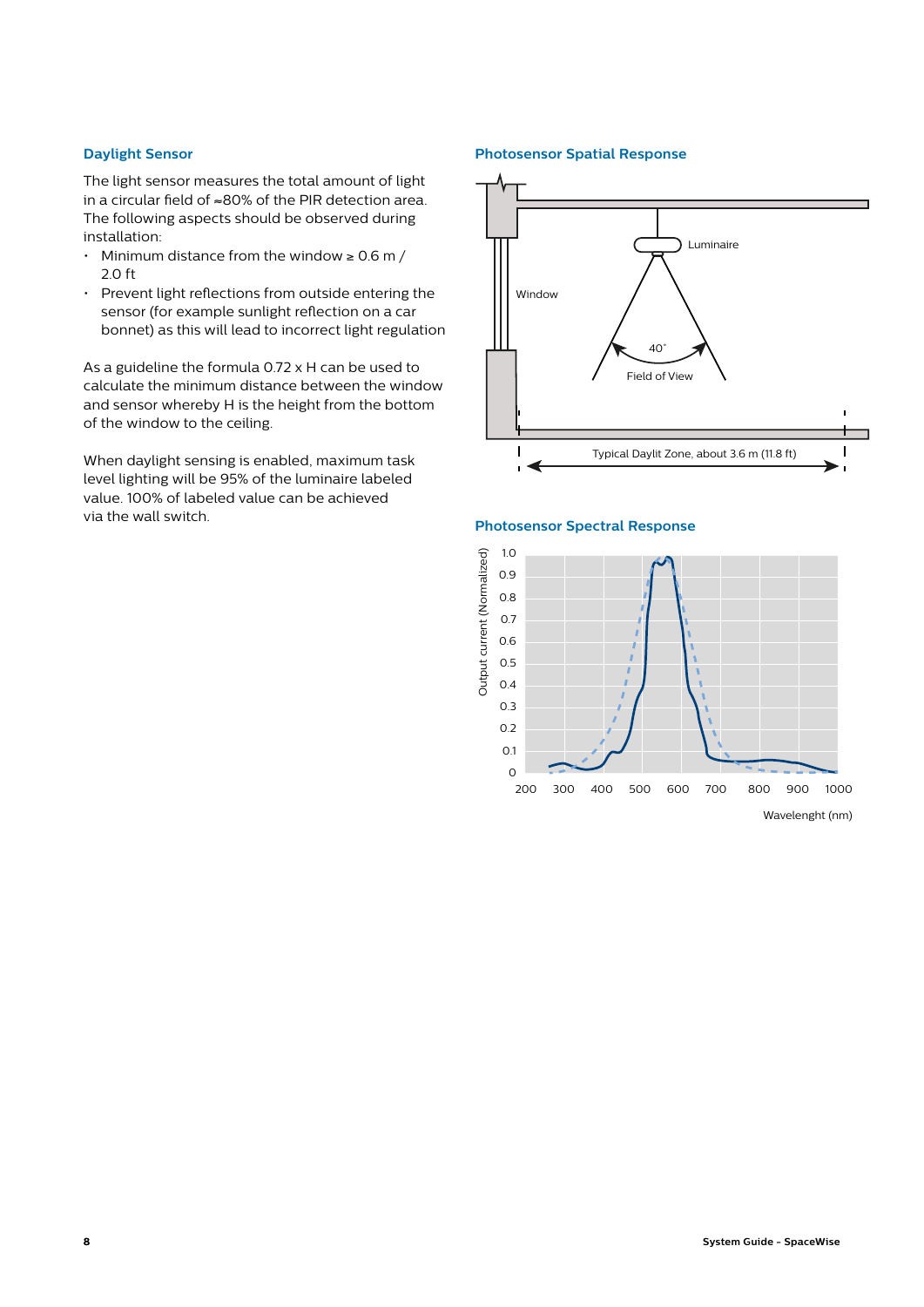#### <span id="page-8-0"></span>**Philips Field Apps: NFC and IR**



#### **Default Factory Settings**

| <b>Occupancy Detection</b> | Auto-on, Enabled |
|----------------------------|------------------|
| Daylight-Based Control     | Auto-on, Enabled |
| <b>LED Indicator</b>       | Enabled          |
| Occupancy Mode             | Auto-on/off      |
| Group Occupancy Sharing    | Enabled          |
| <b>Dwell Time</b>          | Enabled          |
| Group Lighting Behavior    | Background level |
| Field Task Tuning          | 100%             |
| Eco-On Level               | 100%             |
| Background Light Level     | 20%              |
| Hold Time                  | 15 minutes       |
| Prolong Time               | 15 minutes       |
| <b>Grace Fading</b>        | 10 seconds       |
| Fade to Switch-On          | 0.7 seconds      |
| Fade to Switch-Off         | 0.7 seconds      |

The sensors are easily configured in the field using Philips Field Apps, the userfriendly Android smartphone app. Two versions are available:

- $\cdot$  NFC This app allows configuring sensor parameters only when you can physically access the sensor with a smartphone.
- $\cdot$  IR This app allows configuring sensor parameters plus enables grouping to a wireless switch, which can be done with the IR feature of applicable phones from floor level.

The Philips Field Apps can be downloaded from the Google Play store. First time user needs to accept Conditions of use and then sign in with username and password, which can be requested at [https://www.componentcloud.philips.com/](https://www.componentcloud.philips.com/appregistration/) [appregistration/.](https://www.componentcloud.philips.com/appregistration/) Sign in is only required once per installation of the App. **To have a successful sign in, please make sure that the phone has an internet connection**.